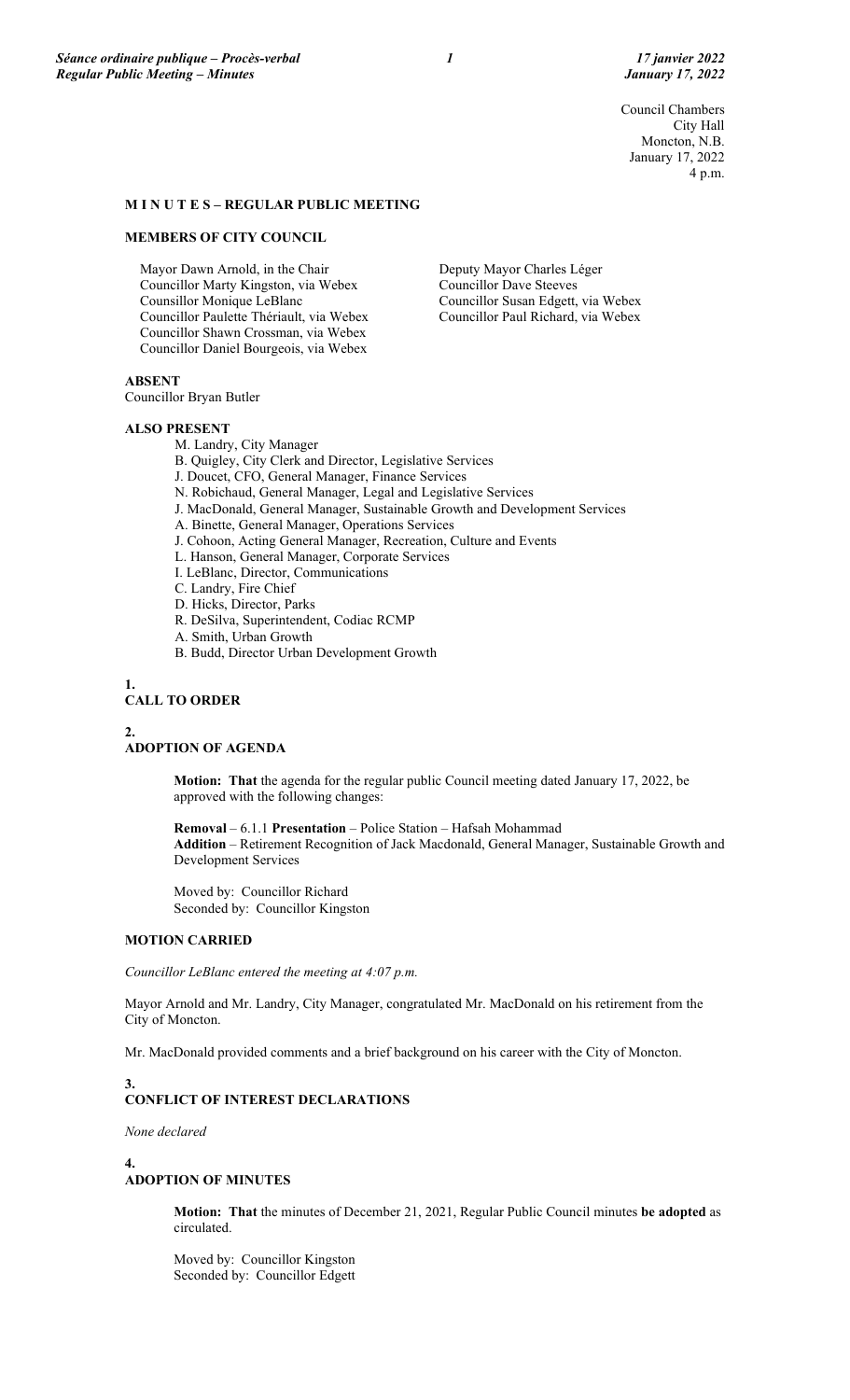### **MOTION CARRIED**

#### **CONSENT AGENDA**

#### **PUBLIC AND ADMINISTRATION PRESENTATIONS**

### **6.1 PUBLIC PRESENTATIONS**

5 minutes

**5.**

**6.**

#### 6.1.1 **Presentation** – Police Station – Hafsah Mohammad

*Presentation removed.*

### **Other Presentation**

2 minutes

# **6.2 ADMINISTRATION PRESENTATIONS**

15 minutes

**7.**

6.2.1 **Update** – **RCMP** –Superintendent Ron DeSilva, Officer in Charge (OIC) of the Codiac Regional RCMP

Superintendent DeSilva reported that the on-line Crime Reporting System is now up and running. Social media and information from the public regarding the theft of purses resulted in two arrests, and a Canadian Warrant was executed on January 11, 2022 from these tips.

He advised Council that a seizure of 20 kg of crystal meth in the City of Moncton resulted in an arrest this month.

## **PLANNING MATTERS**

#### 7.1 **Public Hearing** on rezoning application at 456 McLaughlin

Mr. Budd advised Council that administration had received an application from Castlemount Properties Inc., landowner, to rezone 456 McLaughlin Drive (PID 00778076 and a small portion of PID 00778084) from R2 (Two-unit dwelling) to R3 (Multiple-unit dwelling) to accommodate the construction of a one and a half-storey rental office and maintenance building to be used as an accessory use for the multiple-unit dwellings to the rear.

At the December 6, 2021 Regular Public Meeting, Moncton City Council resolved that a public hearing be scheduled for January 17, 2022 for the consideration of objections to the proposed Zoning By-law amendment Z-220.10. By-law Z-220.10 was also given 1<sup>st</sup> reading by Council at the December 6, 2021 Council meeting.

Public notice

- The statutory notice of the public hearing was posted on the City's website on December 8, 2021.
- Notice was also published in both newspapers (Times & Transcript and Acadie Nouvelle) on December 11, 2021.
- Notice was mailed out to properties located within 100 metres of the subject site on December 8, 2021.
- A sign regarding the proposed rezoning was also posted on the subject property on December 8, 2021.

At its meeting of December 15, 2021, the Planning Advisory Committee (PAC) considered the proposed amendment and recommended that Council proceed with the amendment process for By-law Z-220.10 subject to a resolution including but not limited to the conditions noted in the recommendation below.

No objections had been received regarding this rezoning.

The Developer did not have anything to add.

The Mayor inquired if there were objectors on line and none were present.

*The Mayor adjourned the public hearing at 4:28 p.m.*

**Motion: That** Moncton City Council proceed with the Zoning By-law amendment being Bylaw Z-220.10, and be subject to a resolution with conditions including but not limited to: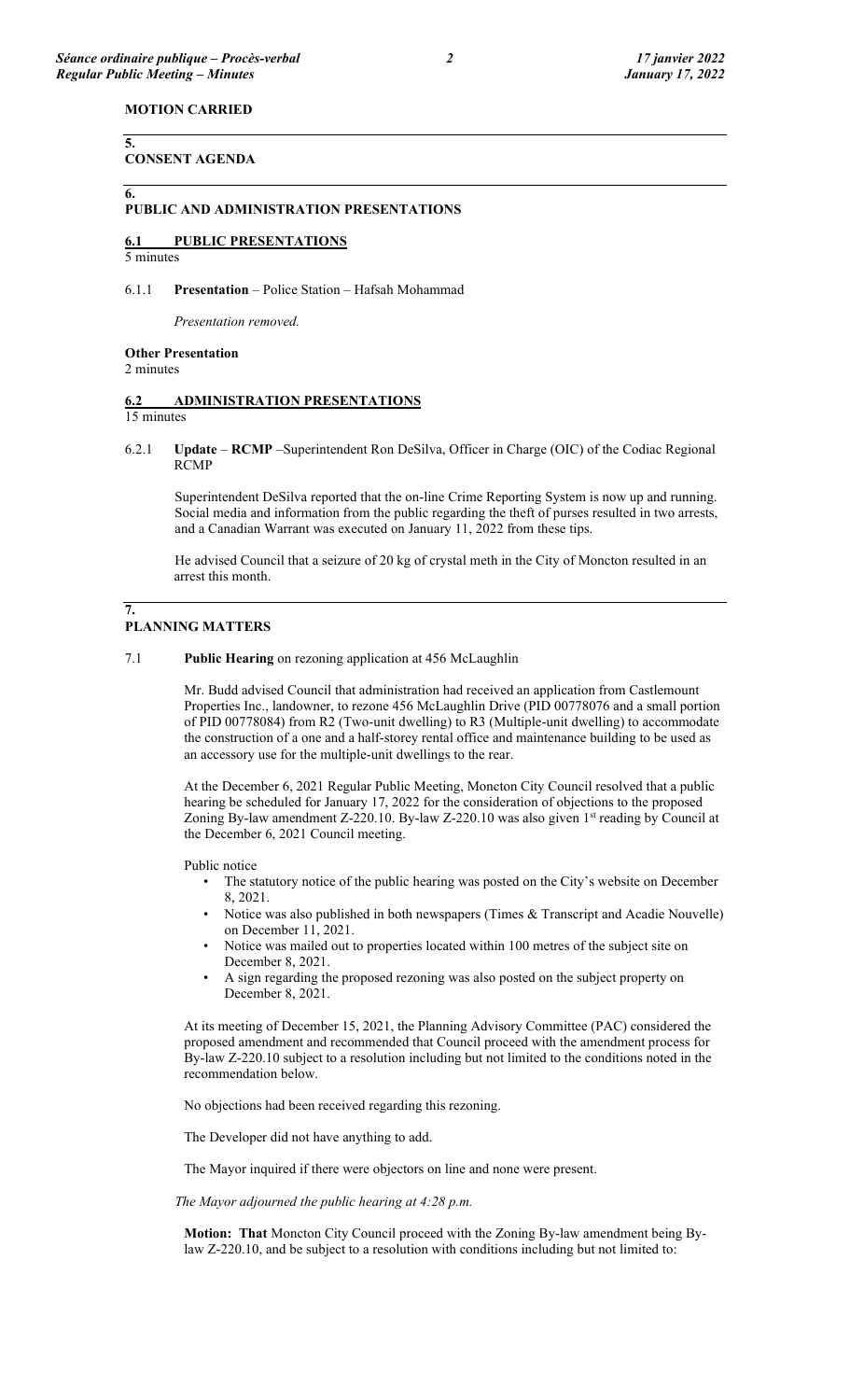- 1. That the properties (PIDs 00778076, 70567581, and a portion of 00778084) be consolidated prior to the issuance of a Building and Development permit;
- 2. That the fence on the north side be opaque and made of wood, PVC, or another similar quality material, but shall not be chain link;
- 3. That the fence be installed as soon as possible, weather permitting, but no later than six months after the completion of the building construction;
- 4. That despite section  $36(1)(d)$  of Zoning By-law Z-220, the accessory building is permitted to be located in the front yard;
- 5. That despite section 36(1)(a) of Zoning By-law Z-220, the total height of the accessory building is permitted to be increased from 6 metres to 7.6 metres;
- 6. That despite section  $36(1)(c)$  of Zoning By-law Z-220, the height of the accessory building from the established grade to the underside of eaves of the gable roof is permitted to be increased from 3 metres to 4.6 metres;
- 7. That all uses of land pursuant to this agreement shall conform with the provisions of the City of Moncton Zoning By-law, as amended from time to time, except as otherwise provided herein;
- 8. That nothing contained herein shall prohibit or in any way limit the Developer's right to apply for a variance pursuant to the provisions of the Community Planning Act; and,
- 9. The development shall be carried out in substantial conformance with the plans and drawings submitted as Schedule B

Moved by: Councillor Richard Seconded by: Councillor Edgett

# **MOTION CARRIED**

# **8.**

# **STATEMENTS BY MEMBERS OF COUNCIL**

# **9. REPORTS AND RECOMMENDATIONS FROM COMMITTEES AND PRIVATE MEETINGS**

# 9.1 **Recommendation(s)** – Special Private Session – December 13, 2021

Mr. Hicks provided an overview of the recommendation and the background on the erosion along the riverfront.

**Motion: That** Moncton City Council authorize Administration to proceed with the reinforcement of approximately 210 meters along the banks of the Petitcodiac River between Bore Park and the former Moncton Wharf Boardwalk to protect and preserve the Riverfront Trail and associated infrastructure; and

That correspondence be sent to the Province of New Brunswick for funding assistance to stabilize the banks of the Petitcodiac River now that it is back to its former shoreline, and

That a formal response be received from the Riverkeepers by the end of this week (December 17th) regarding their position on the suggested action by the City of Moncton.

Moved by: Deputy Mayor Léger Seconded by: Councillor Bourgeois

Councillor Bourgeois requested that the response from the River Keeper be read into the record. Mr. Landry, City Manager read the email into the record. This response can be found within the agenda package for today's Regular Public Council meeting.

## **MOTION CARRIED**

## 9.2 **Recommendation(s)** – Special Private Session – January 17, 2022 *(if necessary)*

**Motion: That** Moncton City Council approve that the Acknowledgement and Consent Agreement be entered into between FiveFive Queen Development Inc., Atlantic Central and the City of Moncton; and that the Mayor and City Clerk be authorized to sign the Agreement and affix the Corporate Seal of the City of Moncton thereto.

Moved by: Councillor Thériault Seconded by: Councillor Kingston

# **MOTION CARRIED**

# 9.3 **Recommendation(s)** – Enhancing Democracy Committee – January 11, 2022

Mr. Vandenburg reviewed the recommendations being proposed by the Enhancing Democracy Committee regarding the Procedural By-Law A-418 rewording.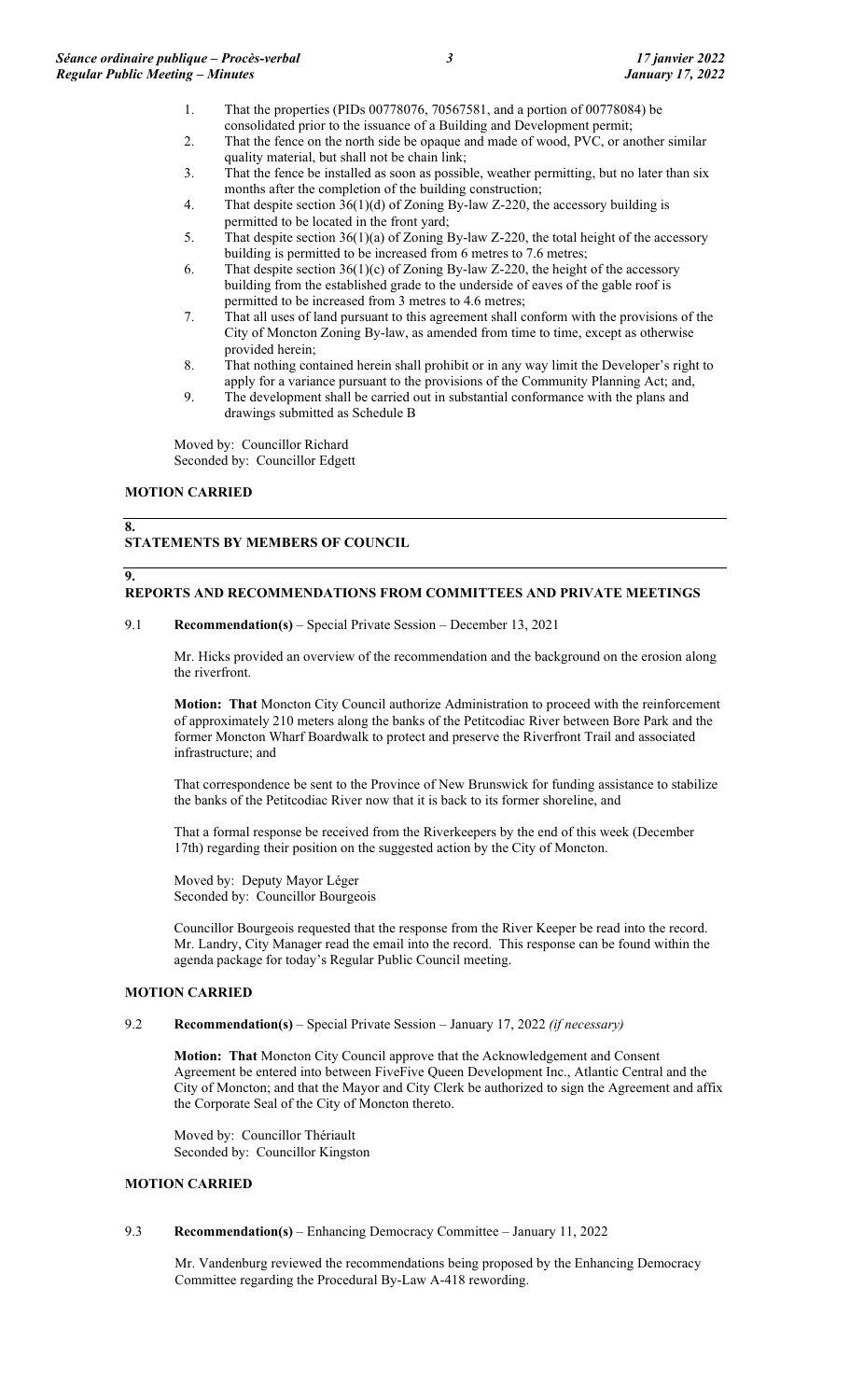Mr. Vandenburg informed Council that the committee wishes to have additional time to review Article 13 of the by-law.

Mr. Vandenburg indicated that the *Local Government Act* provides authority to municipalities to adopt procedural by-laws. If Council wishes to forgo the by-law, the process would be to follow the timeline set out in Roberts Rules of Order.

As noted in the *Local Governance Act*, and the Procedural by-law, council meetings are subject to a hierarchy of regulation, beginning with (1) the *Act*, (2) the by-law, (3) The latest edition of Robert's Rules (RONR), and (4) the decision of the Chair. There is nothing in the *Act* about time limits and number of times a councillor is permitted to speak during a meeting, so the regulation falls to Article 13 of the by-law, as noted. If this section were to be eliminated, RONR would then regulate this action, as follows:

*RONR 12th Edition - Length and Number of Speeches - Section 43:8-13*

Summary:

- 2 speeches per member per motion
- 10 minutes per speech
- Non-transferable to another member, nor to a later time
- Once yielded to another member, their time is finished
- The time consumed by a question being answered is charged to the questioner's time

While the term 'objective' was mentioned during the committee meetings, there is no objective basis to choose 2 speeches over 3, or 10 minutes over 5, so no specific recommendation can be made here. In the committee's research, no occasion was found where a mayor had made use of this provision, so the need to remove it was questioned, but the committee wished to inform members what would replace it, if it were removed. If members of council could concur on an alternative, that could be adopted using the by-law amendment process in the future.

# **Public Presentations:**

The committee will be reviewing the section of the By-law Governing the Proceedings of City Council pertaining to public presentations and will return with recommendations for Council's consideration at a future date.

# **Motion:**

**1**/ **That** Section 27 of the Procedural By-law be reworded as follows: 27 (1) Subject to (2), Council shall consider no item of business unless the item has been placed on the agenda, or a modification to the agenda approved by unanimous consent at the meeting.

(2) If, during discussion on an agenda item of business, a related item of business not on the agenda is raised by an elected official or member of administration, it may be dealt with in one of the following ways:

a. An actionable motion may only be approved with the unanimous approval of all members present at the meeting; or

b. Direction may be given to the City Manager to bring the item forward at a future meeting. The City Manager may require that Council formally approve this request, if it is believed the request will require a significant amount of administrative time and resources.

## **2**/ **That** Section 78 be reworded as follows:

78 (1) Subject to (2), the Notice of Motion will be placed under the *Reports from Administration* section of the agenda for the next regular Council Meeting at which the Member who made the Notice of Motion is present, to vote on the matter or determine if it requires additional administrative information.

(2) A Member may request that a Member's motion for which notice has not been provided be considered immediately if a vote dispensing with notice is supported by unanimous approval of Members present.

**3**/ **That** the time frame for the provision of information to City Council on a Notice of Motion be adjusted to reduce the current 3 months to 2 months, and to facilitate initial notice being given to members and the public electronically by the City Clerk, with follow-up at the next council meeting.

**4**/ **That** if approved, the above recommendations be incorporated into *By-law A-418 - A By-law Respecting the Proceedings of Moncton City Council and Committee Meetings* and that the appropriate amendments be brought forward for Council's consideration at the next possible City Council meeting.

Moved by: Councillor Edgett Seconded by: Councillor Thériault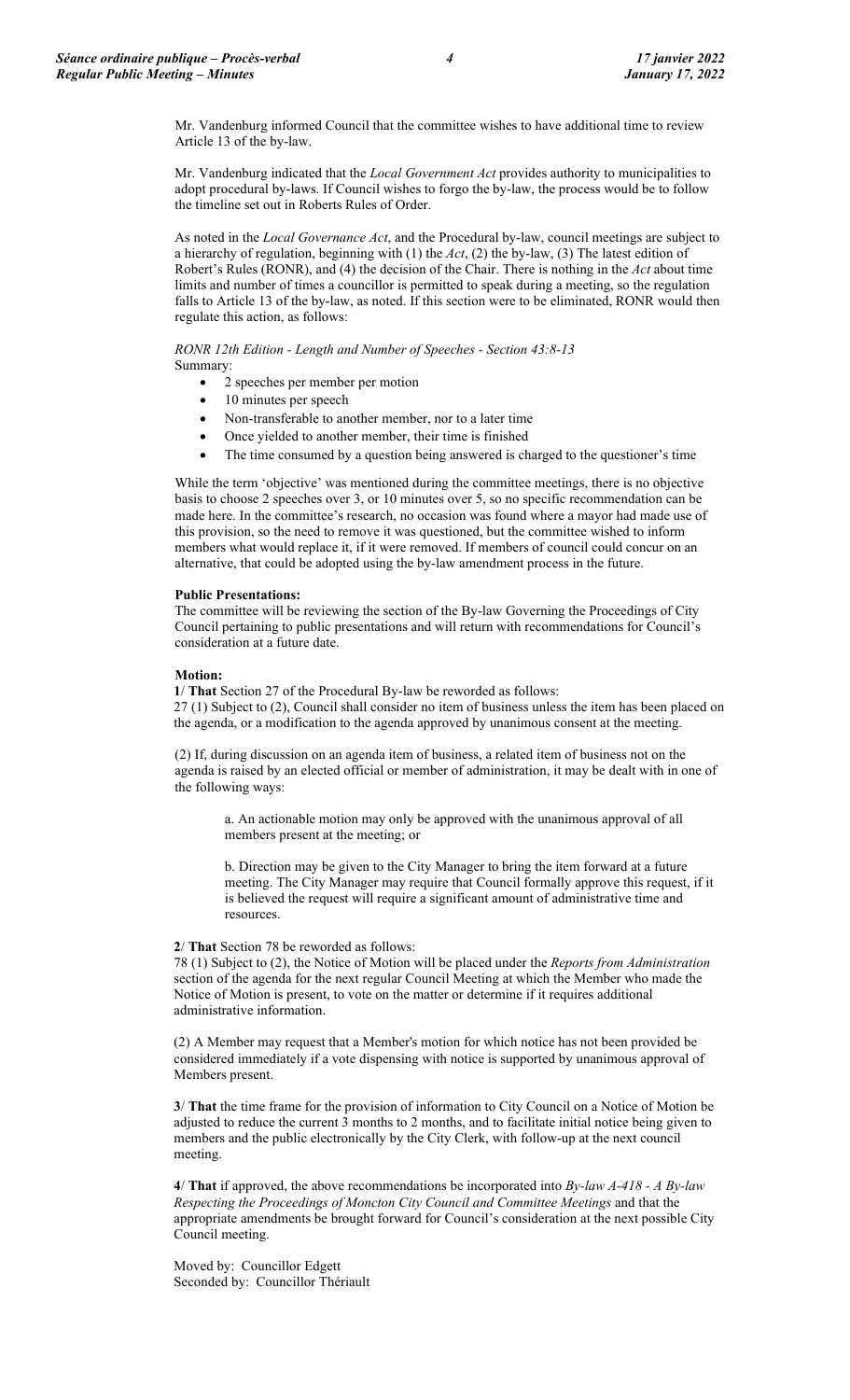In response to Councillor Bourgeois' question, Mr. Vandenburg indicated that the changes would allow Council a greater flexibility to bring a motion forward. He also reminded Council that with the old version, a motion could not be brought to the floor during a meeting, it would have to be presented at the next meeting, and then discussed at the following meeting. These changes will allow a Councillor to bring a motion forth and have it added to the agenda with unanimous consent of Council.

## **MOTION CARRIED**

*Nay: Councillor Bourgeois Councillor Crossman*

**Point of Order –** Councillor Bourgeois reminded administration that Council voted in favour to his notice of motion to abolish Section 13 of the Procedural By-Law at the August 16, 2021 Regular Public meeting. Council has now adopted the recommendations presented by the Enhancing Democracy Committee. He is requesting that the Council Report Form to be presented at the February 7, 2021 Council meeting reflect both motions adopted by Council for this item.

# **10.**

# **REPORTS FROM ADMINISTRATION**

10.1 Moncton Market – COVID Relief 2022

**Motion: That** Moncton city Council approve, as a temporary incentive to encourage the presence of vendors at the Marche Moncton Market, that a discount of twenty five percent (25%) for the months of January and February 2022 be applied to rental rates.

Moved by: Councillor LeBlanc Seconded by: Deputy Mayor Léger

# **MOTION CARRIED**

#### **11. READING OF BY-LAWS**

11.1 **A By-Law** in Amendment of the City of Moncton Zoning By-Law, being By-Law Z-220.10 – Second and Third Reading

**Motion: That** the Clerk give second reading to By-Law Z-220.10.

Moved by: Deputy Mayor Léger Seconded by: Councillor Edgett

## **MOTION CARRIED**

*The Clerk gave second reading to by-law Z-220.10*

**Motion: That** a **By-Law** Relating to the Amendment of the City of Moncton Zoning By-Law, being Z-220.10 be given third reading and that it be ordained and passed and that the Mayor and City Clerk be authorized to sign same and affix the Corporate Seal of the City of Moncton thereto.

Moved by: Councillor Richard Seconded by: Councillor Edgett

## **MOTION CARRIED**

**13.**

*The Clerk gave third reading to By-Law Z-220.10*

### **12. NOTICES MOTIONS AND RESOLUTIONS**

# **APPOINTMENTS TO COMMITTEES**

**Motion: That** the following appointment be approved:

CRPA – Scott Steeves

Moved by: Councillor LeBlanc Seconded by: Councillor Steeves

## **MOTION CARRIED**